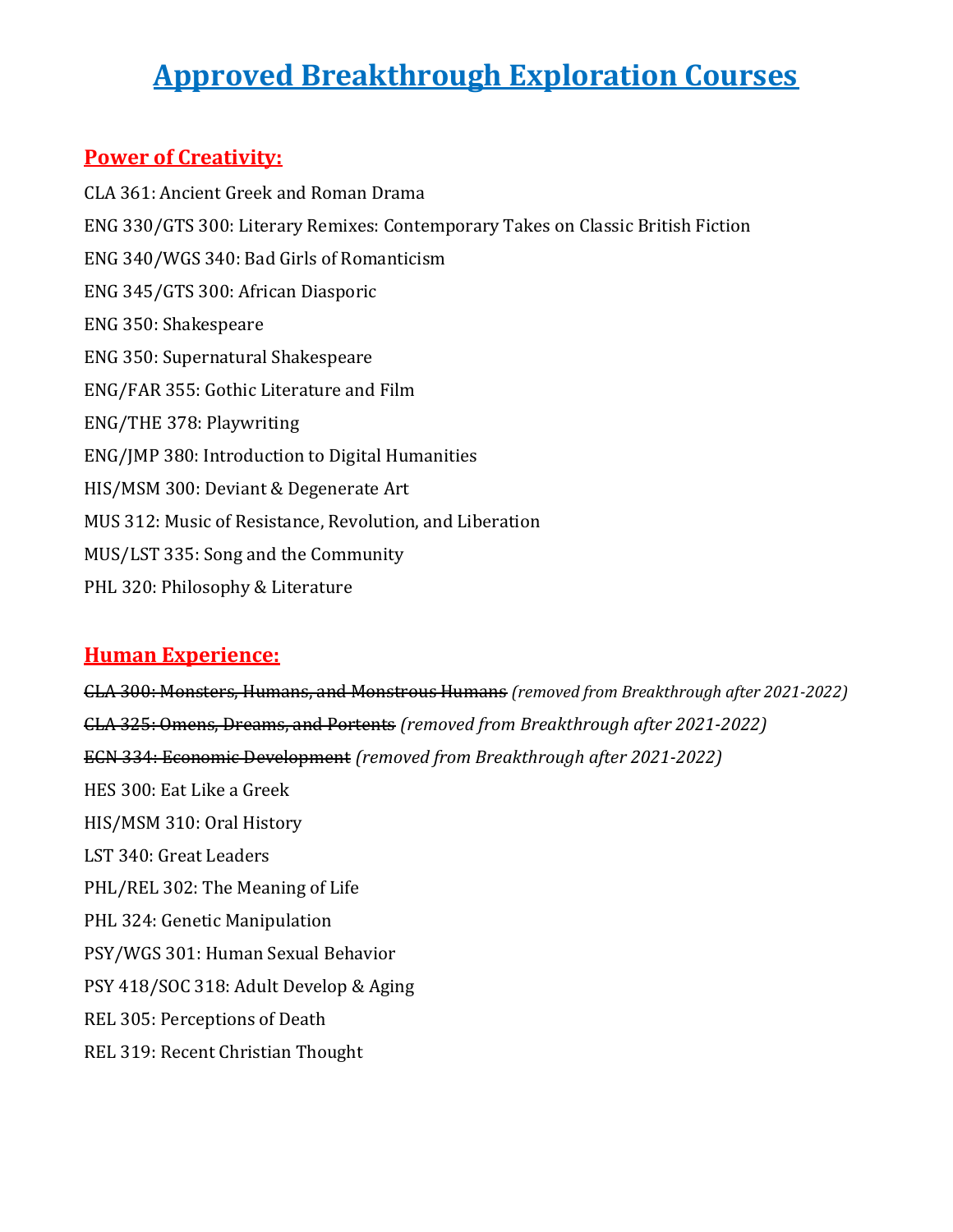## Transnational Issues:

ENG 315/GTS 300: Booker Prize-Winning Fiction ENG/GTS 345: Caribbean Literature GTS 310: Memory & Culture in Global Perspective GTS/HIS 300: 1940s Global History GTS 330/SOC 300: The Global City GTS 300/PSY 405: International and Cross-Cultural Psychology HIS 300: African Decolonization (removed from Breakthrough after 2021-2022) HIS 300: Fascism (removed from Breakthrough after 2021-2022) HIS/GTS/POL 329: Central Europe (removed from Breakthrough after 2021-2022) HIS 330: World War I (removed from Breakthrough after 2021-2022) PHL/REL 333: Asian Philosophy and Religion POL 326: Environmental Politics and Policy POL 335: Politics and Security of Developing Nations POL 337: Human Rights and Security POL 362/GTS 300: American Foreign Policy REL 346: Religion and Violence SEC 346: Chinese Politics and Influence Pending Faculty Approval – POL 320 A / GTS 300 A: Middle East & N. African Politics

#### Creating Inclusiveness:

BUS 322: Cross Cultural Management EDU 385: Diversity in Education ENG 345: Native American Literatures HES 350: Theories of Adapted Physical Education HES/WGS 355: Women's Health Issues HIS 327: Nazi Germany (removed from Breakthrough after 2021-2022) HIS 331: American Slavery (removed from Breakthrough after 2021-2022) HIS/WGS 354: Scandalous Women (removed from Breakthrough after 2021-2022) POL/WGS 351: Women & Politics PSY/SEC 364: Stereotyping, Prejudice, and Group Conflict REL/WGS 335: Sex and Gender in the Christian Tradition